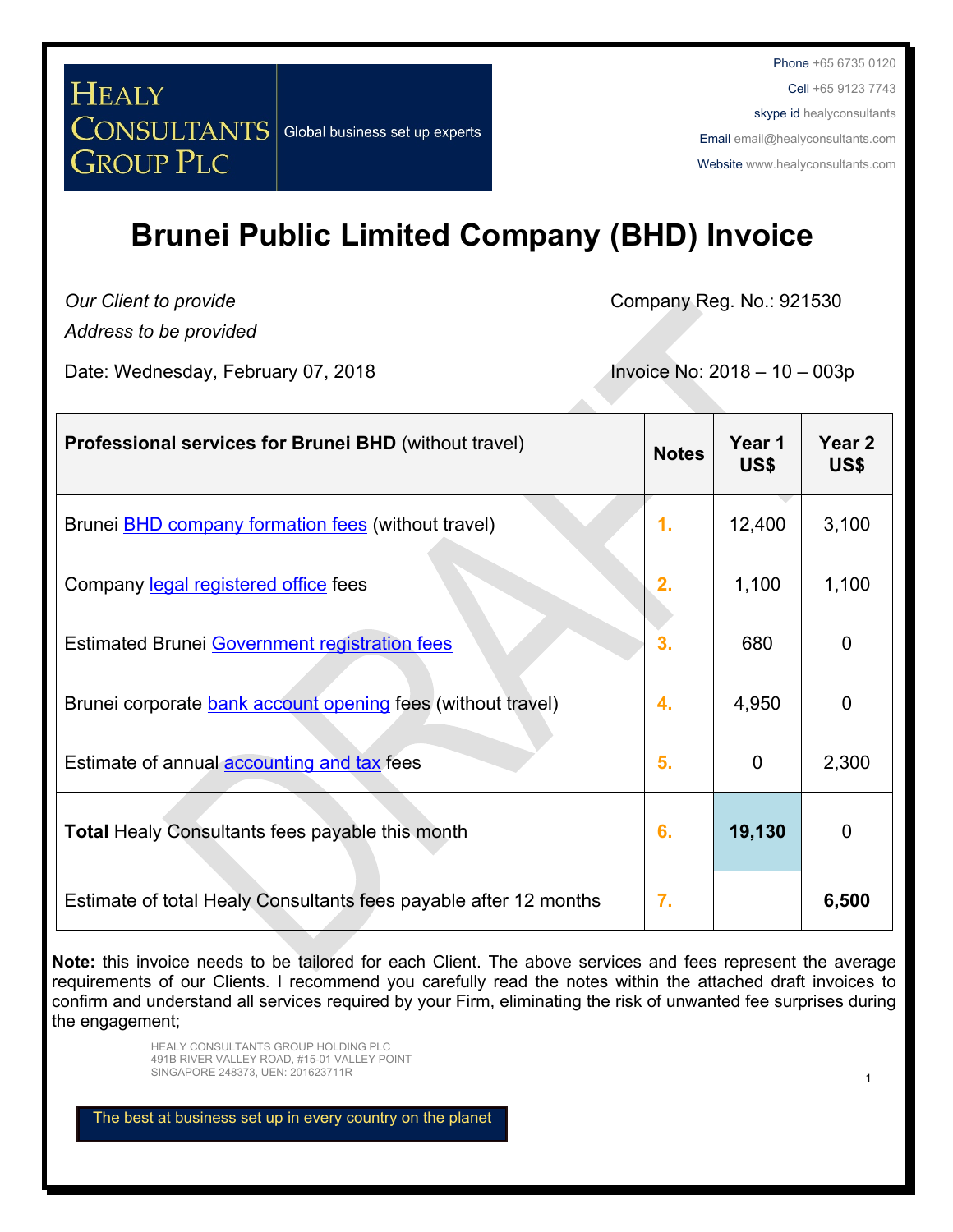Phone +65 6735 0120

Cell +65 9123 7743

## **HEALY CONSULTANTS** Global business set up experts **GROUP PLC**

skype id healyconsultants Email [email@healyconsultants.com](mailto:EMAIL@healyconsultants.com)

Website [www.healyconsultants.com](http://www.healyconsultants.com/)

## **Brunei Public Limited Company (BHD) Invoice**

#### *Notes to invoice above*

**1.** Healy Consultants fees to efficiently and effectively complete Brunei BHD company registration within [3](http://www.healyconsultants.com/brunei-company-registration/fees-timelines/#timelines) [months](http://www.healyconsultants.com/brunei-company-registration/fees-timelines/#timelines) by i) choosing the optimum regulatory license for our Client's business activities ii) reserving a company name with [Registry](http://www.mof.gov.bn/index.php/about-us) [of](http://www.mof.gov.bn/index.php/about-us) [Companies](http://www.mof.gov.bn/index.php/about-us) iii) settling our accountant and lawyer fees and iv) preparing a high quality company incorporation application for [Ministry](http://www.mof.gov.bn/) [of](http://www.mof.gov.bn/) [Finance;](http://www.mof.gov.bn/)

All [engagement](http://www.healyconsultants.com/company-registration-fees/) [fees](http://www.healyconsultants.com/company-registration-fees/) (click link) are agreed and paid up front and agree to the fees published on our country web pages. Consequently, there are no hidden fees or surprises or ambushes throughout the engagement. All engagement deadlines are agreed up front in the form of [a](http://www.healyconsultants.com/index-important-links/example-project-plan/) [detailed](http://www.healyconsultants.com/index-important-links/example-project-plan/) [project](http://www.healyconsultants.com/index-important-links/example-project-plan/) [plan](http://www.healyconsultants.com/index-important-links/example-project-plan/), mapping out deliverables by week throughout the engagement term;



Every week during the engagement, Healy Consultants will email our Client a detailed status update. Our Client is immediately informed of engagement problems together with solutions. Your dedicated engagement manager is reachable by phone, Skype, live chat and email and will communicate in your preferred language;

- **2.** In accordance with the [Brunei](http://www.agc.gov.bn/AGC%20Images/LOB/PDF%20(EN)/Cap039.pdf) [Companies](http://www.agc.gov.bn/AGC%20Images/LOB/PDF%20(EN)/Cap039.pdf) [Act](http://www.agc.gov.bn/AGC%20Images/LOB/PDF%20(EN)/Cap039.pdf) [article](http://www.agc.gov.bn/AGC%20Images/LOB/PDF%20(EN)/Cap039.pdf) [92](http://www.agc.gov.bn/AGC%20Images/LOB/PDF%20(EN)/Cap039.pdf), each Brunei BHD company shall as from the date of its incorporation have a legal registered office in Brunei, to which all official government communications and notices may be addressed. To comply with this statutory requirement, Healy Consultants' Brunei office will be the registered office address for your company. Thereafter, this address will be used to receive government correspondence including **i)** the annual tax return, **ii)** notice of the annual return; and **iii)** notice of government audits. Most of our Clients wish to place Healy Consultants [Brunei](http://www.healyconsultants.com/virtual-office/) [office](http://www.healyconsultants.com/virtual-office/) [address](http://www.healyconsultants.com/virtual-office/) [\(click](http://www.healyconsultants.com/virtual-office/) [link\)](http://www.healyconsultants.com/virtual-office/) on invoices, contracts, websites and business cards;
- **3.** This fee is an estimate of government costs payable during your Firm's engagement. For transparency purposes, all government fee payments will be supported by original receipts and invoices. Examples of government costs include **i)** company filing fees; **ii)** certification fees; **iii)** registration fees; and **iv)** issuing the certificate of incorporation from the [Registry](http://www.mof.gov.bn/index.php/about-us) [of](http://www.mof.gov.bn/index.php/about-us) [Companies.](http://www.mof.gov.bn/index.php/about-us) This fee excludes specific license costs pertaining to our Client business. This fee may vary according to the exact nature of our Client business. Following engagement completion, Healy Consultants will refund our Client any excess of funds received over actual Government costs paid;

HEALY CONSULTANTS GROUP HOLDING PLC 491B RIVER VALLEY ROAD, #15-01 VALLEY POINT SINGAPORE 248373, UEN: 201623711R

2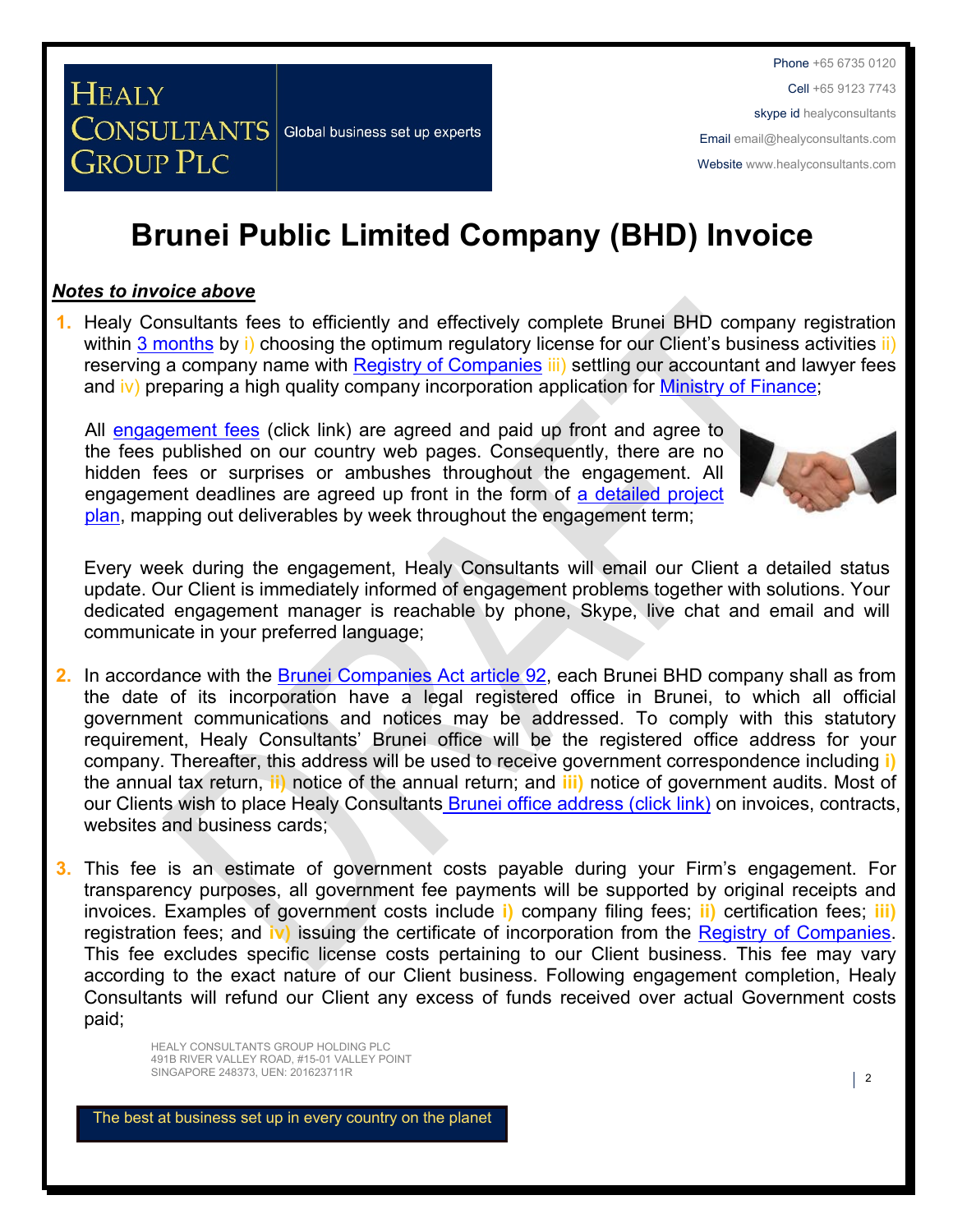**Brunei Public Limited Company (BHD) Invoice** 

**4.** Healy Consultants will be pleased to open a Brunei corporate bank account without travel. It is a time consuming task, Healy Consultants will shelter our Client from the administrative challenges. As you can appreciate, it is a difficult task to obtain bank account approval through a newly formed company, when shareholders and directors and bank signatories reside overseas. Healy Consultants will prepare a business plan for the bank to optimize the probability of corporate bank account approval. Depending on our Client business and nationality, there is a 20% probability the banks will request a bank signatory to travel for a one hour bank interview. Healy Consultants will try its best to negotiate with the bank for a travel exemption. If our Client must travel to Brunei for corporate bank account opening, Healy Consultants will refund our Client US\$ 950;

If our Client is not comfortable with only a Brunei corporate bank account, Healy Consultants will be pleased to open [an](http://www.healyconsultants.com/international-banking/) [international](http://www.healyconsultants.com/international-banking/) [corporate](http://www.healyconsultants.com/international-banking/) [bank](http://www.healyconsultants.com/international-banking/) [account](http://www.healyconsultants.com/international-banking/) (click link) outside of Brunei. Examples include New York, Germany, Liechtenstein, Austria, Bulgaria, South Africa, Australia, London, South America or Dubai. All banks will be top tier banks in these countries with excellent internet banking services. Example of our global banking partners include HSBC , Standard Chartered Bank, Citibank, Barclays, Standard bank, ANZ bank, UBS, Credit Suisse;

The banks enjoys ultimate power of approval of corporate bank account applications. Consequently, guaranteed success is outside of Healy Consultants' control. What is inside our control is the preparation and submission of a high quality bank application that maximizes the likelihood of approval. To date, we enjoy a 100% approval record because of [our](http://www.healyconsultants.com/international-banking/corporate-accounts/) [global](http://www.healyconsultants.com/international-banking/corporate-accounts/) [banking](http://www.healyconsultants.com/international-banking/corporate-accounts/) [relationships](http://www.healyconsultants.com/international-banking/corporate-accounts/) and determination.

Global banks continue to tighten corporate bank account opening procedures, their internal compliance departments completing more thorough due diligence of Clients. Consequently, our Clients should expect the bank account approval period to take up to 4 weeks. Furthermore, global banks now require evidence of proof of business in the country where the corporate bank account will be, including sales contracts or lease agreement;





HEALY CONSULTANTS GROUP HOLDING PLC 491B RIVER VALLEY ROAD, #15-01 VALLEY POINT SINGAPORE 248373, UEN: 201623711R

**HEALY** 

**GROUP PLC** 

**CONSULTANTS** Global business set up experts

The best at business set up in every country on the planet

 $\vert$  3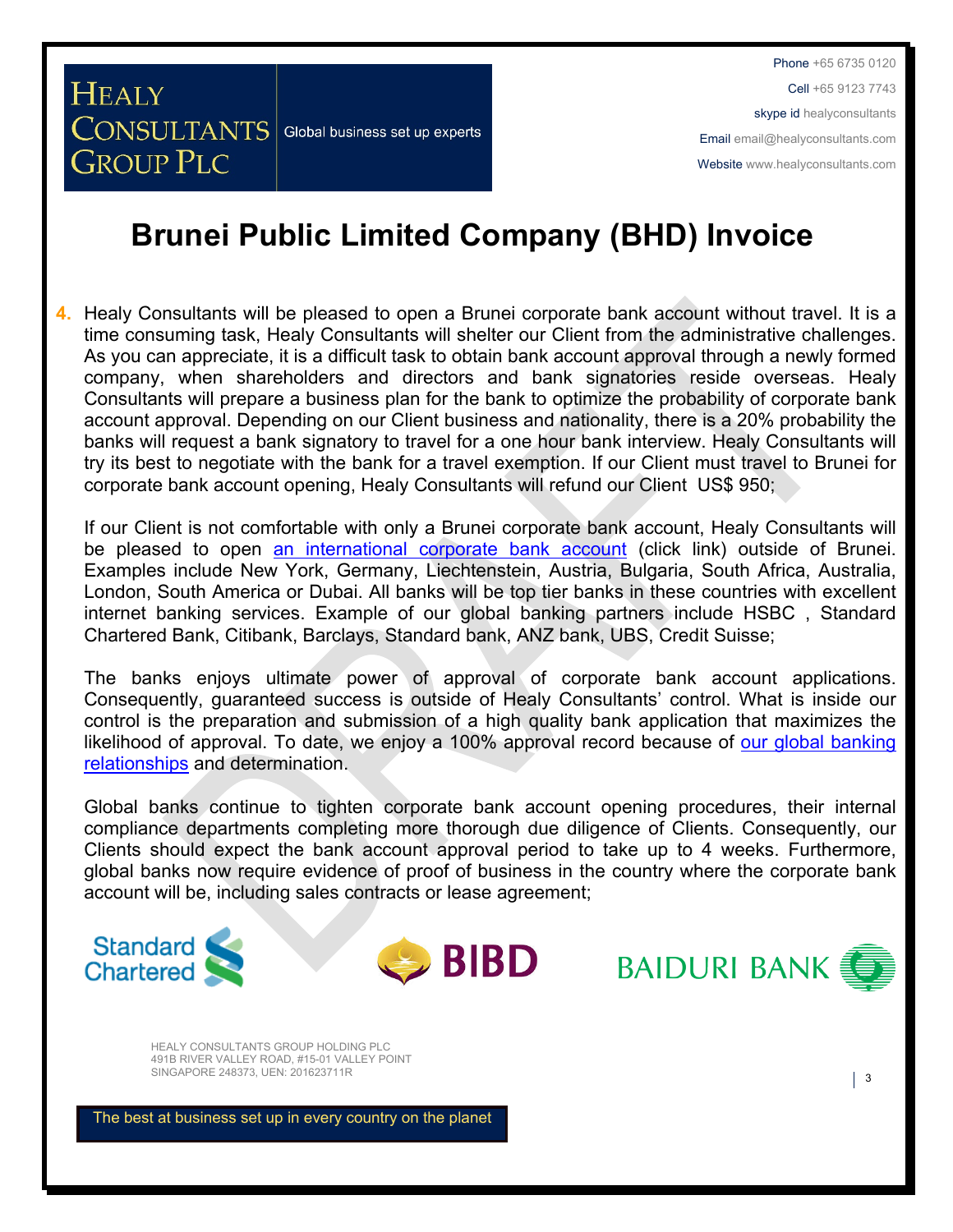### **Brunei Public Limited Company (BHD) Invoice**

**5.** For an active trading company, these [accounting](http://www.healyconsultants.com/brunei-company-registration/accounting-legal/) [and](http://www.healyconsultants.com/brunei-company-registration/accounting-legal/) [tax](http://www.healyconsultants.com/brunei-company-registration/accounting-legal/) fees are an estimate of Healy Consultants fees to efficiently and effectively discharge your annual company accounting and tax obligations. Following receipt of a set of draft accounting numbers from your company, Healy Consultants will more accurately advise accounting and tax fees. For a dormant company, Healy Consultants fees are only US\$950;

**CONSULTANTS** Global business set up experts

**HEALY** 

**GROUP PLC** 



- **6.** All fees quoted in this invoice correspond to fees quoted on Healy Consultants' [website](http://www.healyconsultants.com/company-registration-fees/). Please review this invoice carefully to identify errors. During the rush of the business day, it is possible that Healy Consultants inadvertently made fee calculation errors, typing errors or omitted services or omitted historic fee payments from Clients. In the unfortunate event you identify invoice errors, please revert to me directly re the same. I apologize in advance if I or my staff made invoice errors;
- **7.** Assuming our Clients re-engage Healy Consultants, this fee is an estimate of the fees payable next year, 12 months after the date of company registration this year;
- **8.** The fees quoted in this invoice are a prediction of the fees required to efficiently and effectively complete this engagement in a timely manner. If during the engagement Healy Consultants realizes that the project is more complex than anticipated, requiring a large additional investment of time, my Firm will revert to request additional fees. If Healy Consultants completes the engagement faster than expected and more easily than expected, Healy Consultants is happy to refund some fees to our Client;
- **9.** Engage Healy Consultants to [project](http://www.healyconsultants.com/project-manage-engagements/) [manage](http://www.healyconsultants.com/project-manage-engagements/) business set up in every country on the planet. We are the best in the [world](http://www.healyconsultants.com/best-in-the-world/) at what we do, timely completing [the](http://www.healyconsultants.com/a-to-z-of-business-set-up/)  $A$  [to](http://www.healyconsultants.com/a-to-z-of-business-set-up/)  $Z$  of every country engagement;
- **10.**In accordance with [Brunei](http://www.bedb.com.bn/doing_guides_business_private.html) [company](http://www.bedb.com.bn/doing_guides_business_private.html) [regulations](http://www.bedb.com.bn/doing_guides_business_private.html), the Board of each Brunei resident company must comprise at least 50% Brunei citizens and/or residents. Healy Consultants will be pleased to provide your Firm with a professional nominee director in Brunei. We expect our fee to amount to US\$6,600 per director per annum. This fee may vary according to the exact nature of our Client business;

HEALY CONSULTANTS GROUP HOLDING PLC 491B RIVER VALLEY ROAD, #15-01 VALLEY POINT SINGAPORE 248373, UEN: 201623711R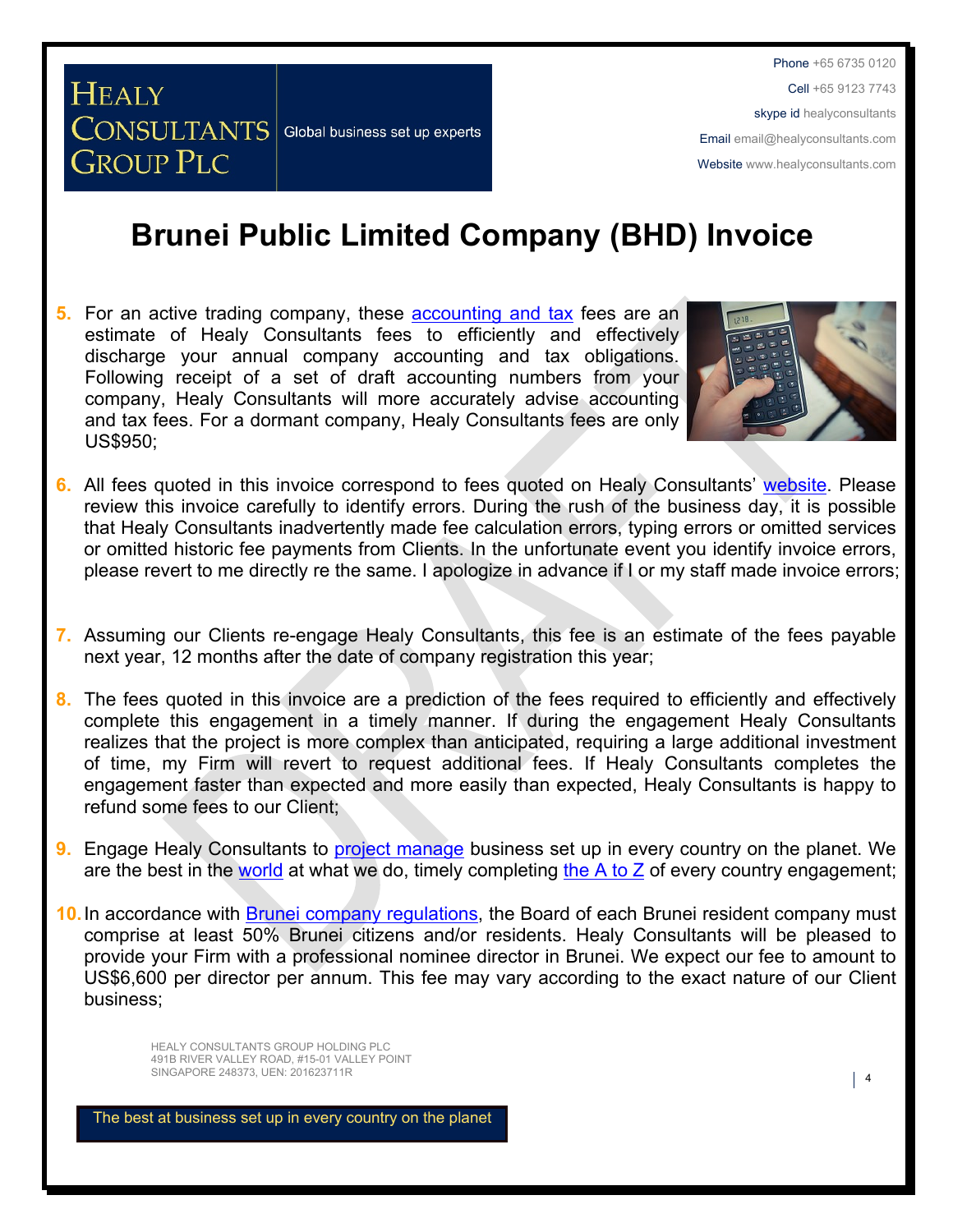### **Brunei Public Limited Company (BHD) Invoice**

- **11.**In accordance with the [Brunei](http://www.agc.gov.bn/AGC%20Images/LOB/PDF%20(EN)/Cap039.pdf) [Companies](http://www.agc.gov.bn/AGC%20Images/LOB/PDF%20(EN)/Cap039.pdf) [Act](http://www.agc.gov.bn/AGC%20Images/LOB/PDF%20(EN)/Cap039.pdf) [article](http://www.agc.gov.bn/AGC%20Images/LOB/PDF%20(EN)/Cap039.pdf) [4](http://www.agc.gov.bn/AGC%20Images/LOB/PDF%20(EN)/Cap039.pdf) [and](http://www.agc.gov.bn/AGC%20Images/LOB/PDF%20(EN)/Cap039.pdf) [5](http://www.agc.gov.bn/AGC%20Images/LOB/PDF%20(EN)/Cap039.pdf), the minimum paid-up share capital for an BHD LLC is US\$2. This amount may vary according to the exact nature of our Client business and license(s) required. The ultimate decision rests with the Brunei Government. To optimize engagement efficiency and minimize delays, Healy Consultants is happy to deposit these funds on behalf of our clients;
- **12.**If our Client and Healy Consultants properly plan this engagement, our Clients' will *not* have to travel during this engagement. Healy Consultants will efficiently and effectively and aggressively complete company registration and corporate bank account opening in a timely manner without our Client presence. Instead, our Client will need to **i)** sign and get documents legalized in the embassy in their country of origin and **ii)** courier the originals to Healy Consultants office;

**CONSULTANTS** Global business set up experts

**HEALY** 

**GROUP PLC** 



- 13. If required, Healy Consultants will be pleased to assist your firm to secure employee [visa](http://www.healyconsultants.com/brunei-company-registration/formation-support-services/) approvals. Our fee is US\$4,950 for the first employee. Thereafter, the fee will be significantly reduced for subsequent employees. The Government enjoys ultimate power of approval of visas. Consequently, guaranteed success is outside of Healy Consultants control. What is inside our control is the preparation and submission of a high quality immigration visa application that maximizes the likelihood of visa approval. To date, we enjoy a 100% approval record;
- **14.**After company incorporation is complete, the Brunei Government must review and approve a lease agreement for office premises. If your Firm requires this service from Healy Consultants, our one-time fee amounts to US\$950 to locate a virtual office for your Firm. The monthly rent thereafter will be paid independently and directly to the landlord by our Client. An estimate of such a rental for a space of 10 sqm for one employee is US\$2,100 per month;
- **15.**Depending on our Client business and nationality, the Brunei Government may require a special regulatory license to carry on your business in the country. Healy Consultants will assist our Client secure license approval. However, the Government enjoys ultimate power of approval of company registrations and business licenses;

HEALY CONSULTANTS GROUP HOLDING PLC 491B RIVER VALLEY ROAD, #15-01 VALLEY POINT SINGAPORE 248373, UEN: 201623711R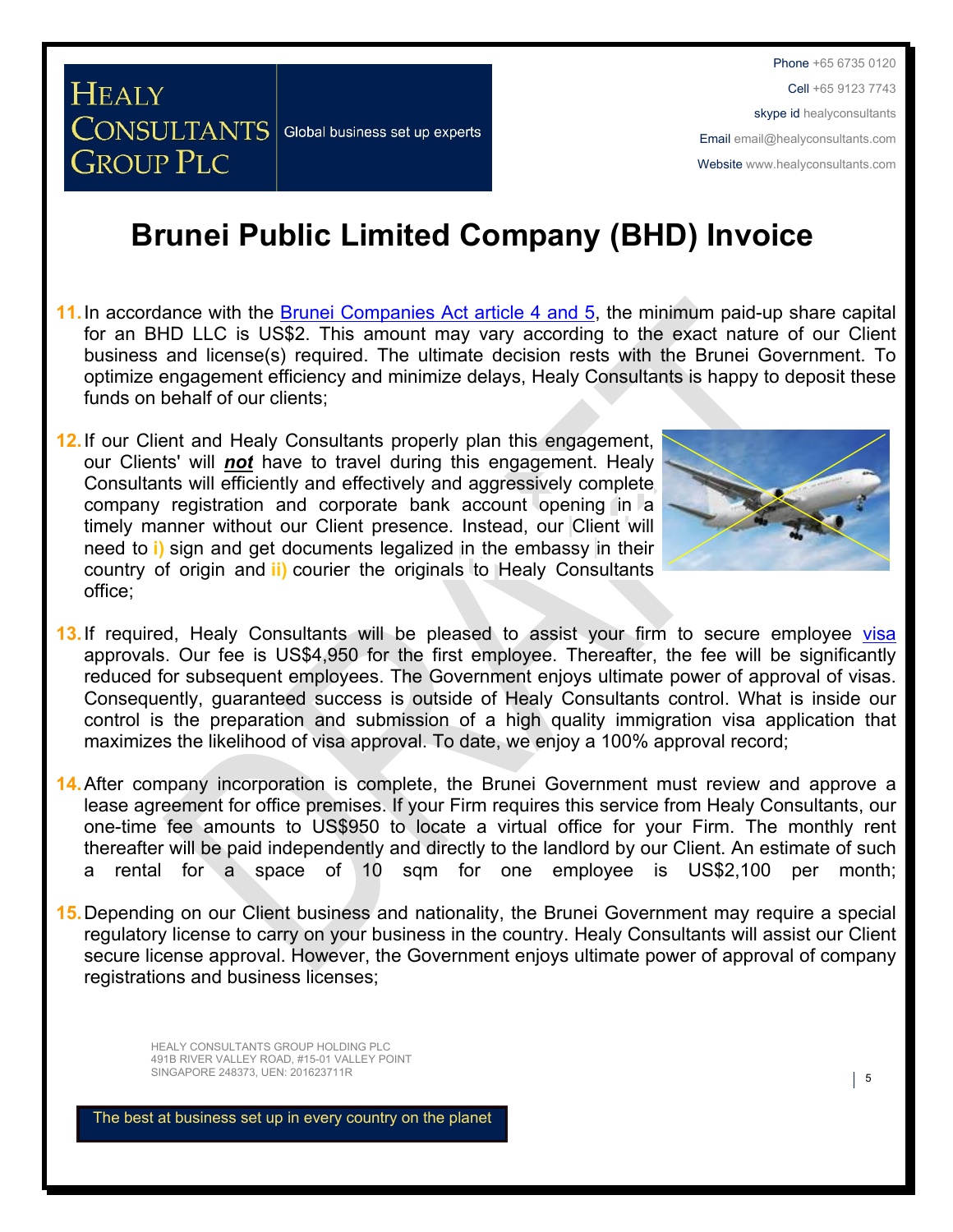## **Brunei Public Limited Company (BHD) Invoice**

- **16.**To assist our Clients to minimize foreign exchange costs, we offer the payment in SG\$, Euro, Pounds or US\$. Kindly let me know in which currency your Firm prefers to settle our fees and I will send an updated invoice, thank you;
- **17.**During the engagement, shareholders and directors documents may need to be translated into the local language before the Government and Bank approves company registration and corporate bank account opening respectively. Consequently, our Client should budget for possible additional translation and embassy atestation fees. Either our Client or Healy Consultants can complete this administrative task;

As always, Healy Consultants will negotiate with all third parties to eliminate or reduce additonal engagement costs. For transparency purposes, all third party fee payments will be supported by original receipts and invoices. Examples of possible third party payments include **i)** embassy fees **ii)** notary public costs **iii)** official translator fees;

- **18.**Government tax obligations include corporation tax return filing. If you need our help, Healy Consultants can complete monthly Government reporting for a monthly fee of US\$860. Healy Consultants monthly support will include i) receive in dropbox the monthly invoices from our client and ii) label monthly bank statement transactions;
- **19.**It is compulsory for every Brunei BHD company to appoint a statutory auditor or a board of auditors comprising three or more auditors before commencement of operations. To minimize complexity, Healy Consultants recommends our Client appoint its own staff members already in Brunei. If our Client is uncomfortable with this strategy, Healy Consultants can contact audit firms on behalf of our Client;
- **20.**It is important our Clients' are aware of their personal and corporate tax obligations in their country of residence and domicile; and they will fulfill those obligations annually. Let us know if you need Healy Consultants help to clarify your local and international annual tax reporting obligations;
- **21.**Some of our Clients' require an [immediate](http://www.healyconsultants.com/turnkey-solutions/) [country](http://www.healyconsultants.com/turnkey-solutions/) [solution](http://www.healyconsultants.com/turnkey-solutions/). With this strategy, within a day Healy Consultants can supply our Client **i)** an existing dormant Brunei company number and **ii)** an already approved Brunei corporate bank account number and **iii)** a business address. Turnkey solutions are attractive to those entrepreneurs who wish to immediately close a country deal, sign a contract or invoice a customer;

HEALY CONSULTANTS GROUP HOLDING PLC 491B RIVER VALLEY ROAD, #15-01 VALLEY POINT SINGAPORE 248373, UEN: 201623711R

**HEALY** 

**GROUP PLC** 

**CONSULTANTS** Global business set up experts

The best at business set up in every country on the planet

 $\vert 6$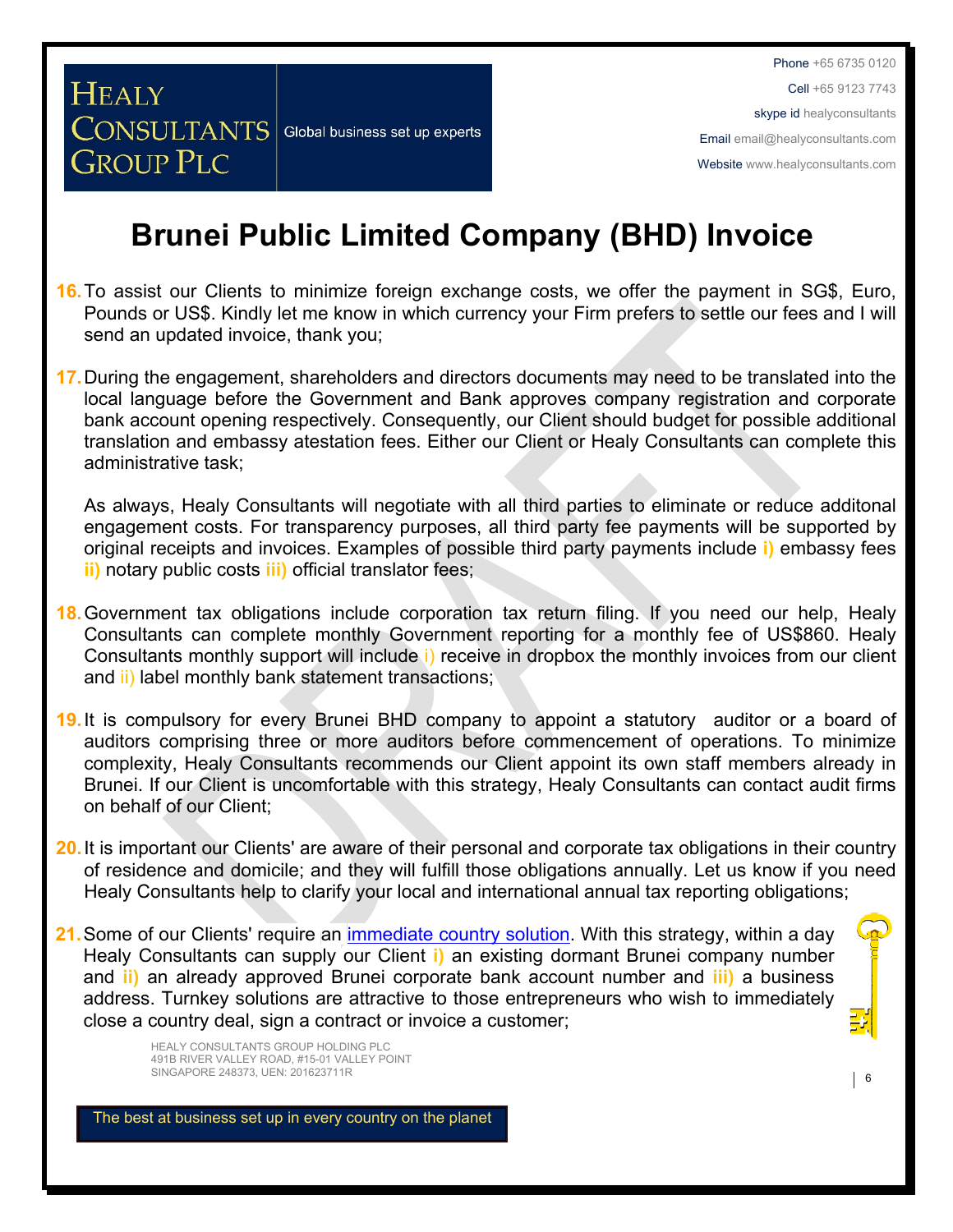Phone +65 6735 0120

Cell +65 9123 7743

**HEALY CONSULTANTS** Global business set up experts **GROUP PLC** 

skype id healyconsultants Email [email@healyconsultants.com](mailto:EMAIL@healyconsultants.com) Website [www.healyconsultants.com](http://www.healyconsultants.com/)

# **Brunei Public Limited Company (BHD) Invoice**

- 22. As stipulated on our **[business](http://www.healyconsultants.com/) [website](http://www.healyconsultants.com/)** and in section 3 of our engagement letter, Healy Consultants will only commence the engagement following **i)** settlement of our fees and **ii)** completion and signing of our legal engagement letter;
- **23.**Healy Consultants will only incorporate your company after 75% of [due](http://www.healyconsultants.com/due-diligence/) [diligence](http://www.healyconsultants.com/due-diligence/) [documentation](http://www.healyconsultants.com/due-diligence/) is received by email. Healy Consultants will only open a corporate bank account after 100% of the Client's original due diligence documentation is received by courier;
- **24.** During the annual renewal engagement with our Client, our in-house Legal and Compliance Department reviews the quality and completeness of our Cli[e](http://www.healyconsultants.com/due-diligence/)nt file. Consequently, Healy Consultants may revert to our Client to ask for more up to date [due](http://www.healyconsultants.com/due-diligence/) [diligence](http://www.healyconsultants.com/due-diligence/) [documentation;](http://www.healyconsultants.com/due-diligence/)
- **25.** Some of our Clients' engage Healy Consultants to [recruit](http://www.healyconsultants.com/corporate-outsourcing-services/how-we-help-our-clients-recruit-quality-employees/) [\(click](http://www.healyconsultants.com/corporate-outsourcing-services/how-we-help-our-clients-recruit-quality-employees/) [link\)](http://www.healyconsultants.com/corporate-outsourcing-services/how-we-help-our-clients-recruit-quality-employees/) local employees. We have a lot of experience in this area and we are quite skilled at securing quality candidates for our Clients';
- 26. To efficiently and effectively complete your engagement in a timely manner, we recommend your Firm transfers these funds to Healy Consultants' corporate bank account. Thereafter, our Incorporation and Banking Team will aggressively advance your engagement, providing your Firm daily feedback as to engagement status. I would be grateful if you email us the bank transfer advice slip to enable my Accounting Department to accurately and timely identify bank receipts:

HEALY CONSULTANTS GROUP HOLDING PLC 491B RIVER VALLEY ROAD, #15-01 VALLEY POINT SINGAPORE 248373, UEN: 201623711R

 $\vert$  7